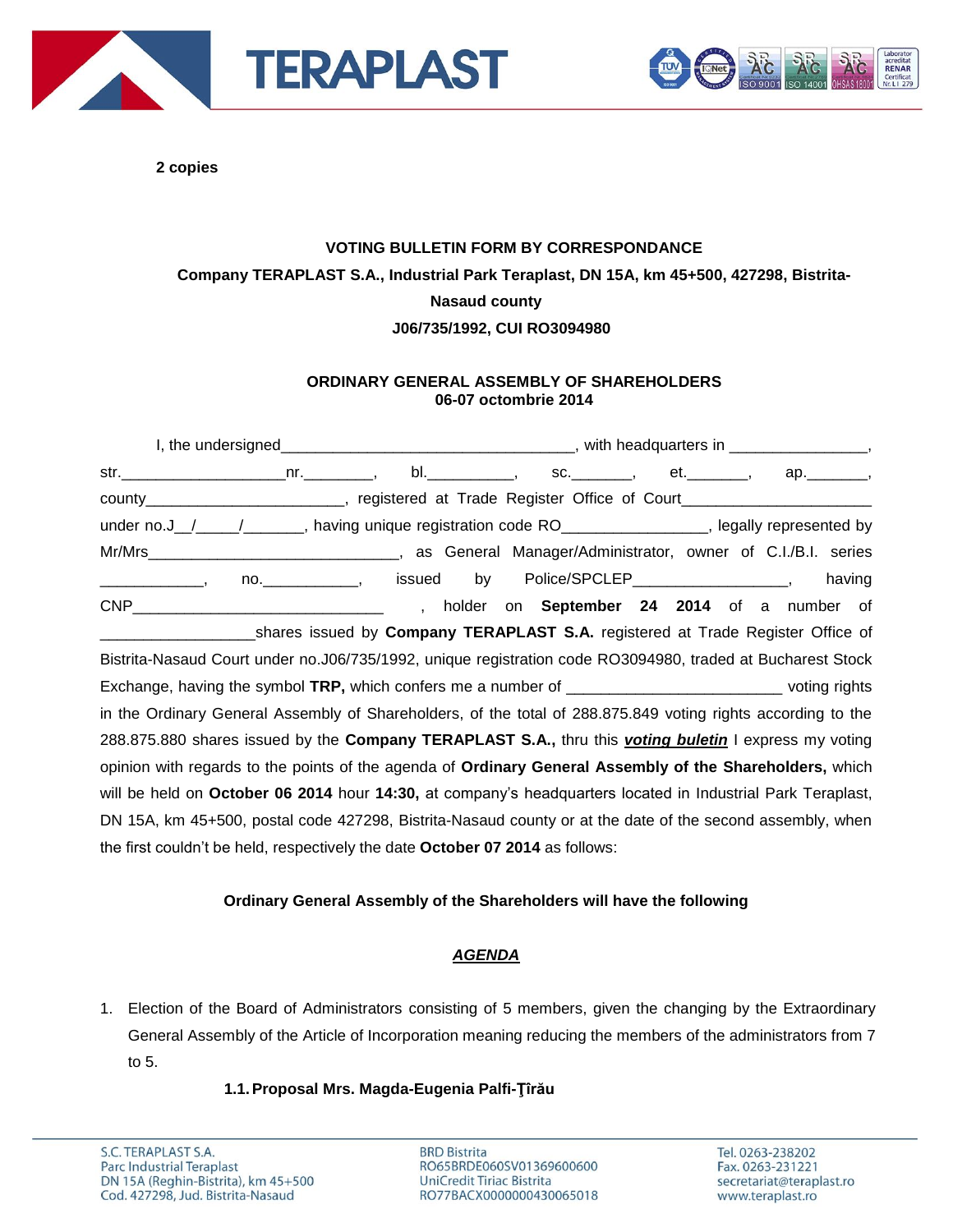| For | <b>Against</b> | Abstaining |
|-----|----------------|------------|
|     |                |            |

#### **1.2.Proposal Mrs. Eniko-Edit Orban**

| For | <b>Against</b> | Abstaining |
|-----|----------------|------------|
|     |                |            |

#### **1.3. Proposal Mr. Dorel Goia**

| For | <b>Against</b> | Abstaining |
|-----|----------------|------------|
|     |                |            |

#### **1.4. Proposal Mr. Traian Simion**

| For | <b>Against</b> | <b>Abstaining</b> |
|-----|----------------|-------------------|
|     |                |                   |

#### **1.5. Proposal Mr. Alexandru Stanean**

| For | <b>Against</b> | Abstaining |
|-----|----------------|------------|
|     |                |            |

## **1.6. Proposal Mr. Emanoil-Ioan Viciu**

| For | <b>Against</b> | <b>Abstaining</b> |
|-----|----------------|-------------------|
|     |                |                   |

## **1.7. Proposal Mr. Emmanuel Gerard Marc Titrent**

| ™or | <b>Against</b> | <b>Abstaining</b> |
|-----|----------------|-------------------|
|     |                |                   |

#### **1.8. Proposal Mr. Razvan Stefan Lefter**

| <b>For</b> | <b>Against</b> | <b>Abstaining</b> |
|------------|----------------|-------------------|
|            |                |                   |
|            |                |                   |

#### **1.9. Proposal Mr. Teofil-Ovidiu Muresan**

| For | <b>Against</b> | <b>Abstaining</b> |
|-----|----------------|-------------------|
|     |                |                   |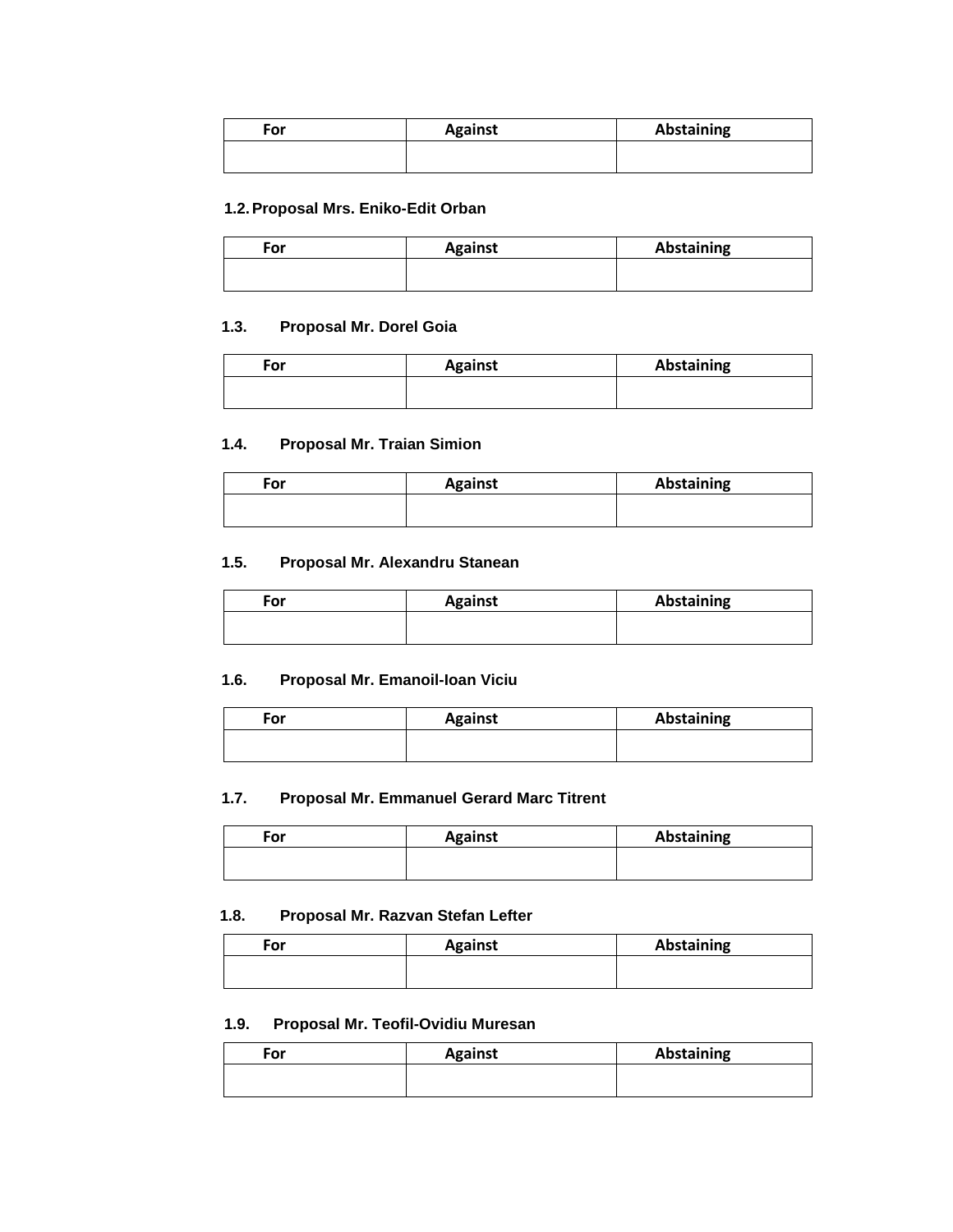2. Establishing the period of validity for mandate of the members of the Board of Administration, starting with the date of adopting the Decision by the O.G.A.S. The proposal of the Board of Administration is that the lenght of mandate is 1 year.

| For | <b>Against</b> | Abstaining |
|-----|----------------|------------|
|     |                |            |

3. Mandating of Mr. Traian Simion and of Mr. Alexandru Stanean to negociate and any of them to sign the contracts of mandate of administrators, in the name and on behalf of the Company.

| For | <b>Against</b> | Abstaining |
|-----|----------------|------------|
|     |                |            |

4. The adjustment of the budget of income and expenditure for the year 2014.

| For | <b>Against</b> | Abstaining |
|-----|----------------|------------|
|     |                |            |
|     |                |            |

5. Establishing the date that serves to identify the shareholders which will be affected by the effects of the decisions adopted by the Ordinary General Assembly of the Shareholders. The date proposed by the Board of Administration is October 23rd 2014.

| For | <b>Against</b> | <b>Abstaining</b> |
|-----|----------------|-------------------|
|     |                |                   |

6. Mandating of the president of the Board of Administration to sign, in the name and on behalf of all shareholders present at the meeting, the Decision of O.G.A.S.

| For | <b>Against</b> | <b>Abstaining</b> |
|-----|----------------|-------------------|
|     |                |                   |
|     |                |                   |

7. Mandating of the legal advisor of the Company, Mrs. Kinga Vaida, which identifies with C.I. seria X.B. nr. 370326, released by Politia Bistrita on 26.06.2012, to complete all the formalities in order to register the Decision of O.G.A.S. at the Trade Register Office of Bistrita-Nasaud Court and to publish it in the Official Gazette of Romania, Part IV.

| <b>Abstaining</b> |
|-------------------|
|                   |
|                   |